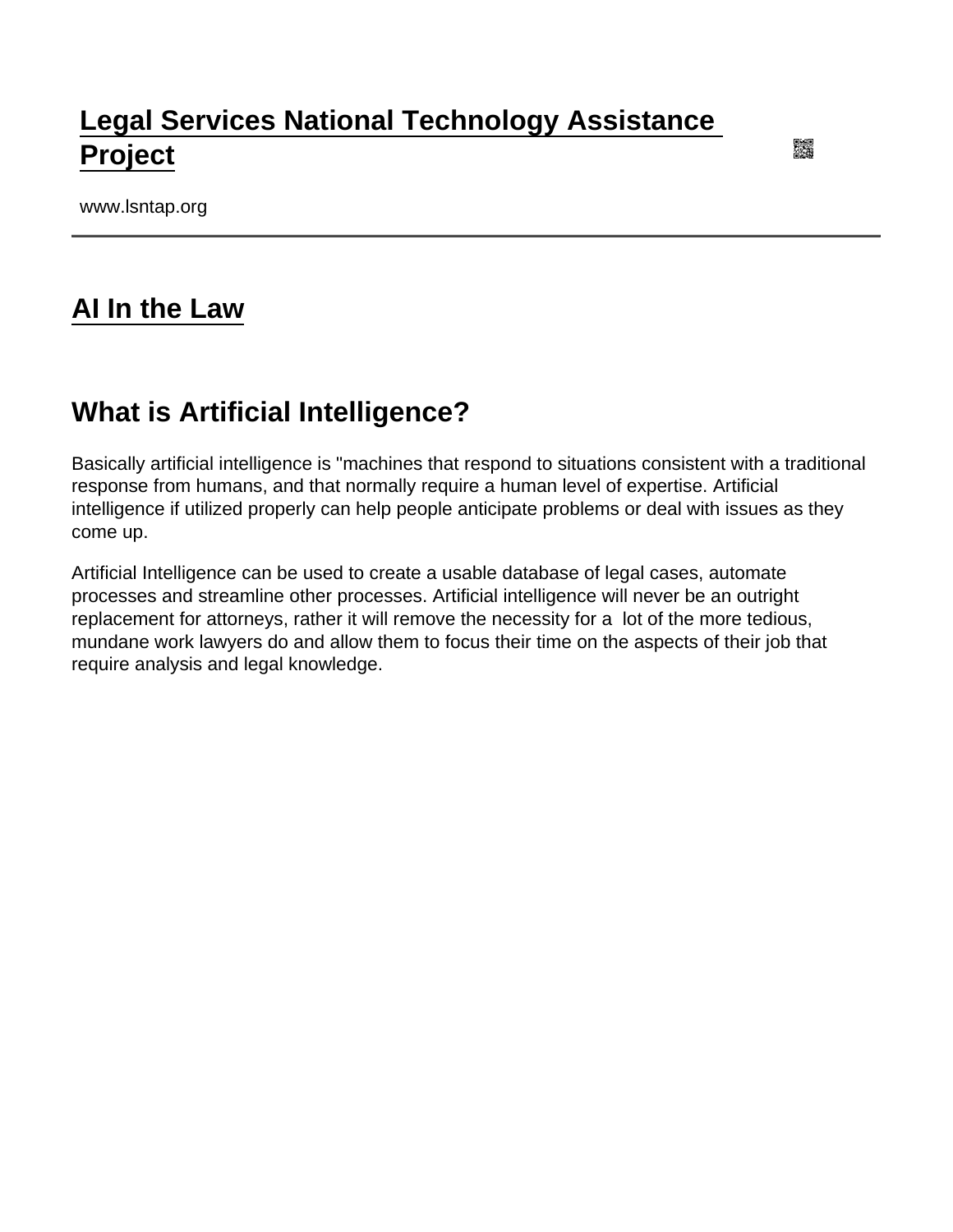

### **Review Documents and Legal Research**

AI has the ability to digest thousands of posts, articles and help requests and categorize them into a helpful database system. This gives you data on trials, types of clients and legal needs in an organized, clear way.

# **Help Perform Due Diligence**

When starting a case there is a lot of background information research that will need to be performed on behalf of the client. There are fags and figures to be checked and prior case decisions that need to be reviewed. Artificial intelligence can automate this tedious task for attorneys thus freeing up their time for other things.

## **Contract Review and Management**

Attorneys and paralegals mark up items, edit contracts and counsel clients if they should sign or not sign. This due diligence help clients negotiate better terms. AI can help analyze contracts in bulk as well as individual contracts.

#### **Predict Legal Outcomes**